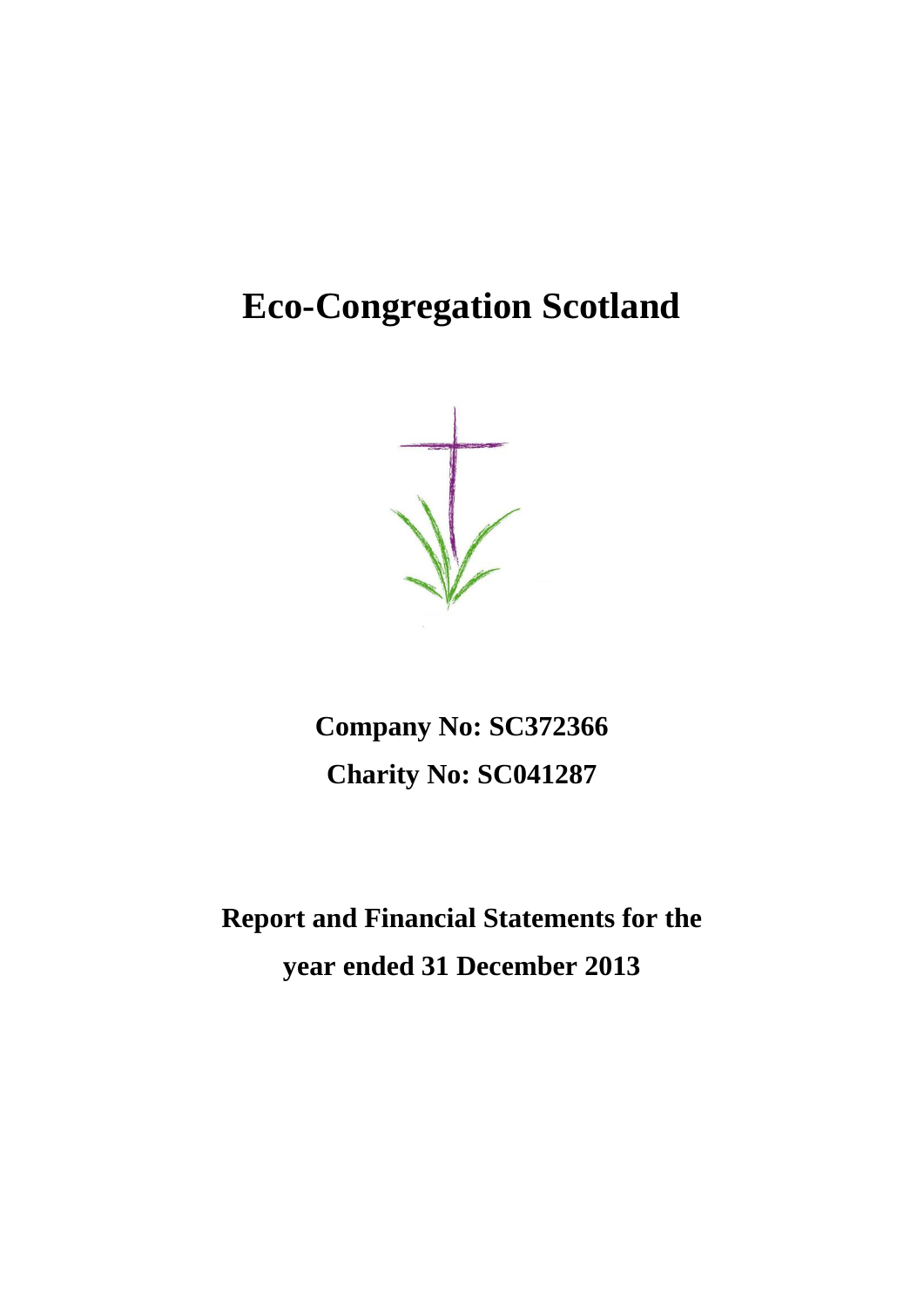# **Eco-Congregation Scotland**

# **Report and Financial Statements for the year ended 31 December 2013**

| Page           | <b>Contents</b>                                                                             |
|----------------|---------------------------------------------------------------------------------------------|
| $\overline{2}$ | <b>Contents Page</b>                                                                        |
| 3              | Reference and Administrative Information                                                    |
| 4              | <b>Structure, Governance and Management</b><br>Objectives and Activities                    |
| 5              | Objectives and Activities (cont'd)<br><b>Achievements and Performance</b>                   |
| 6              | <b>Financial Review</b><br><b>Reserves Policy</b>                                           |
| 7              | <b>Statement of Directors' Responsibilities</b><br>Approval                                 |
| 8              | Independent Examiner's Report to the Trustees                                               |
| 9              | <b>Statement of Financial Activities</b><br>(Incorporating an Income & Expenditure Account) |
| 10             | <b>Balance Sheet</b>                                                                        |
| 11             | <b>Accounting Policies</b>                                                                  |
| $12 - 16$      | Notes to the Financial Statements                                                           |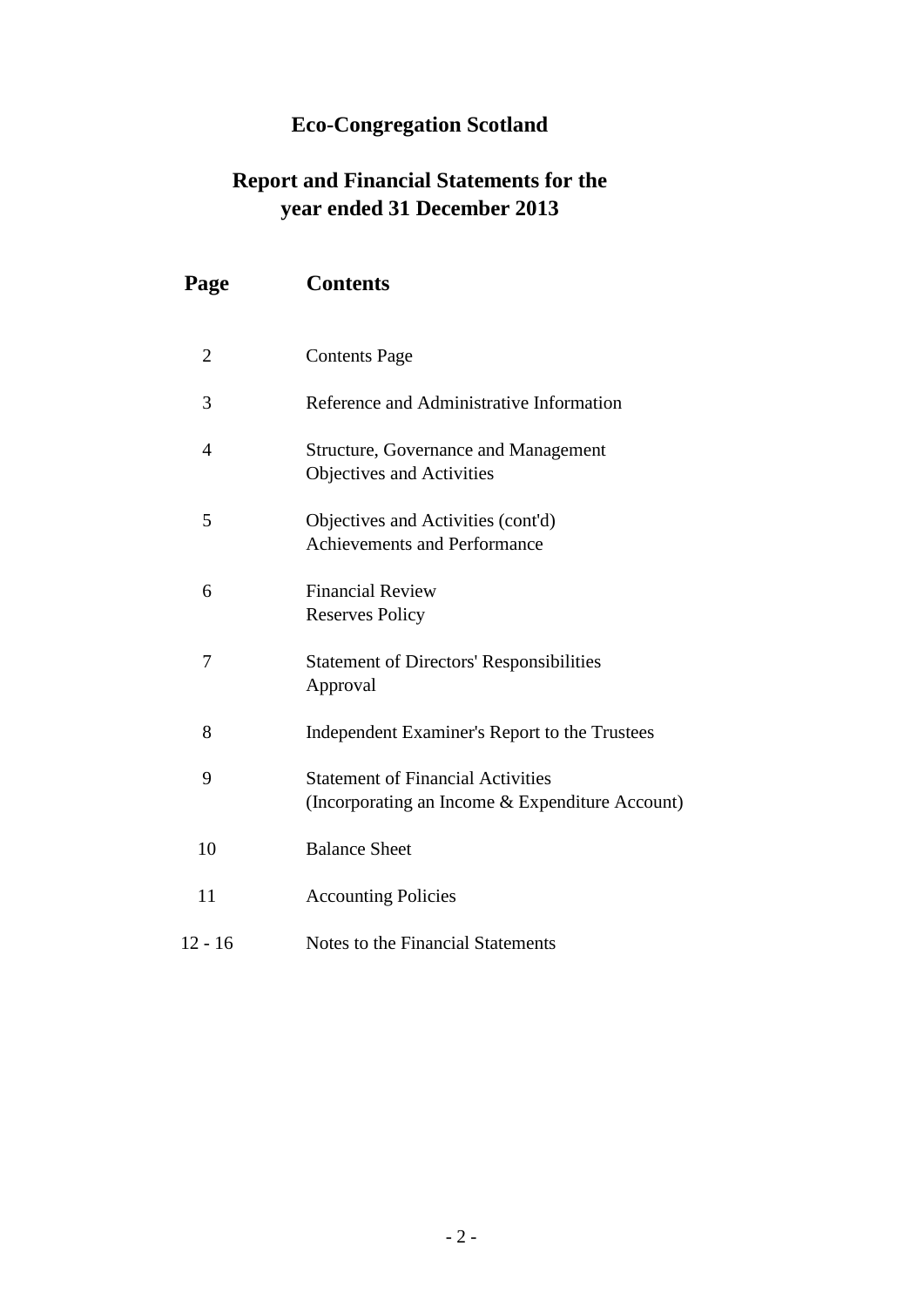# **Reference and Administrative Information**

Eco-Congregation Scotland is a company limited by guarantee with no share capital. The company is governed by its Memorandum and Articles of Association and was incorporated on 4th February 2010.

Company Name: Eco-Congregation Scotland Company Registration Number SC372366 Charity Registration Number: SC041287 Registered Address 121 George Street

Edinburgh EH2 4YN

# **Directors**

The following Directors served during the year or in the subsequent period up to the date of signing of this report.

# **Current Directors**

| Ewan Aitken<br>Philip Blackledge |                                         |
|----------------------------------|-----------------------------------------|
| Philippa Bonella                 |                                         |
| <b>Alison Boyes</b>              |                                         |
| <b>Bill Craigie</b>              |                                         |
| <b>Rosemary Hoskins</b>          | appointed 25 September 2013             |
| Alan Kennedy                     |                                         |
| Malcolm Rooney                   |                                         |
| Alan Werritty                    |                                         |
| Sheena Wurthmann                 |                                         |
| Other Directors who served       |                                         |
| Stephen Alexander                | resigned 20 April 2013                  |
| John Butterfield                 | resigned 20 April 2013                  |
| <b>Principal Office-bearers</b>  |                                         |
| Chairman and Convener            | Rev Ewan Aitken                         |
| Secretary                        | Adrian Shaw                             |
| Treasurer                        | Alan Kennedy                            |
| <b>Independent Examiner</b>      |                                         |
| Sarah Hollis, CA                 |                                         |
| Hollis Accounting Limited        | 3 Melville Crescent, Edinburgh, EH3 7HW |

# **Bankers**

Triodos Bank Brunel House, 11 The Promenade, Bristol, BS8 3NN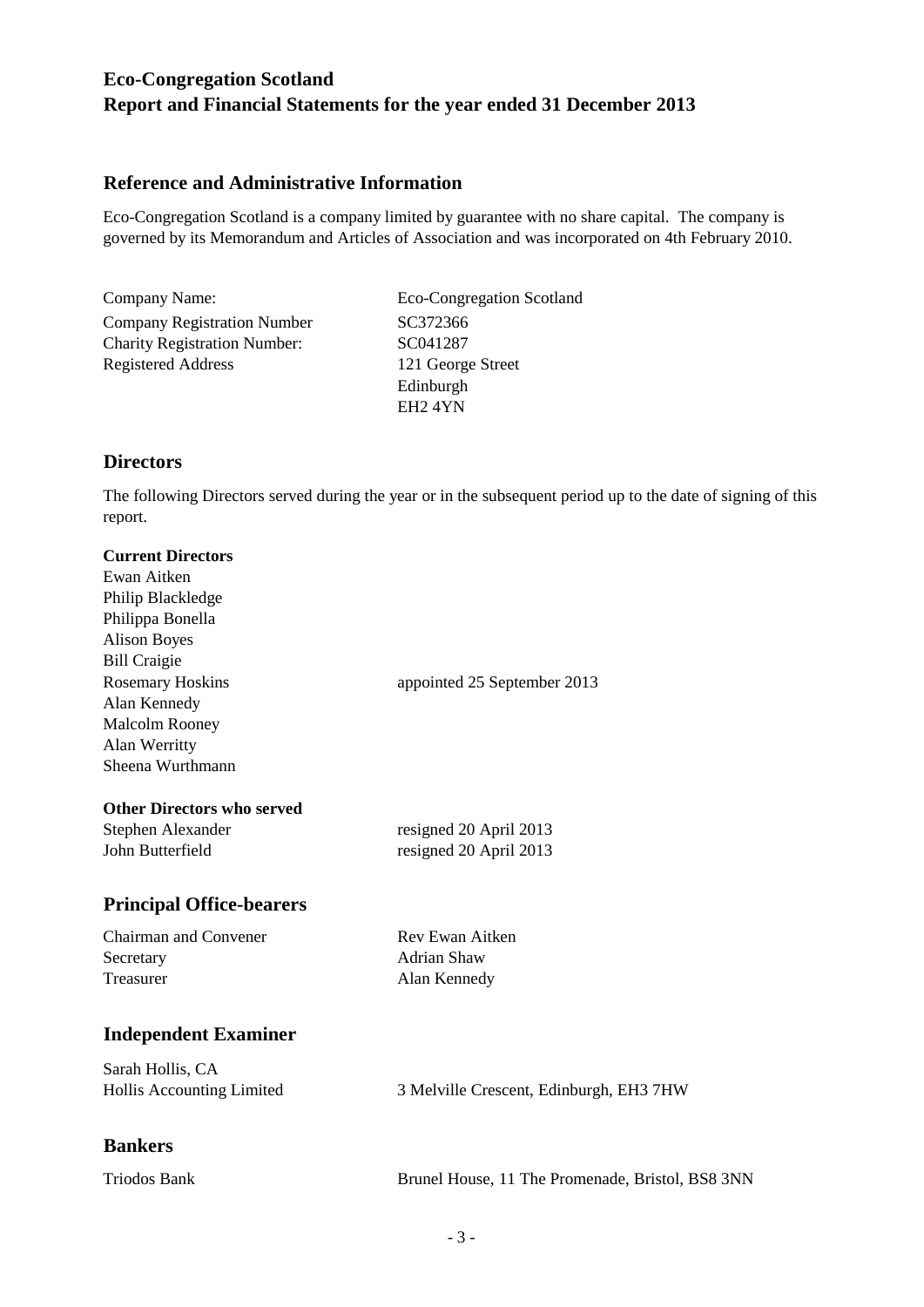The Directors present their annual report and financial statements for year ended 31 December 2013. The Directors have adopted the provisions of the Statement of Recommended Practice (SORP) "Accounting and Reporting by Charities" (revised 2005) and the Companies Act 2006 in preparing the Annual Report and Financial Statements of the Company.

## **Structure, Governance and Management**

## **Incorporation and Governing Document**

The Company was incorporated on 4th February 2010 and is limited by guarantee. The Company is constituted by its Memorandum and Articles of Association and is recognised as a Charity for tax purposes.

# **Organisational Structure**

The structure of the Company consists of the Members and the Directors. Members who have been nominated by church congregations or church-related organisations ("Partner Members") have voting rights and, in particular, they elect people to serve as Directors and take decisions in relation to changes to the Articles of Association. The Directors generally control and supervise the activities of the Company and are responsible for monitoring its financial position.

## **Recruitment and Appointment of Directors**

Partner Members elect the Directors at each Annual General Meeting. Directors may appoint individuals to be Directors at other times. The maximum number of Directors is twelve. Any Director appointed since the previous AGM and one third of the other Directors retire each year. They may stand for re-election at the AGM but can only serve for a maximum of six years continuously. Employees of the Company may not be Directors. The Company is encouraging Partner Members to volunteer to be Directors bringing with them their varied experience and expertise.

# **Objectives and Activities**

The company's objects are:

- (a) The advancement of environmental protection or improvement through a structured programme for congregations of self audit and practical activities to protect the environment;
- (b) The advancement of education through raising awareness and understanding of environmental issues and their relationship to faith and community;
- (c) The advancement of religion through publication of materials and practical environmental action showing how care for creation and Christian faith and understanding can promote environmental protection;
- (d) The advancement of citizenship or community development through encouraging participating congregations to support each other and local communities in developing environmental awareness and action; and
- (e) The promotion of religious or racial harmony through a demonstration that care for creation is an essential part of all faiths and by working with other faiths to promote this understanding.

The company was established on 4th February 2010 and subsequently registered as a charity with the Office of the Scottish Charity Regulator. The new charity builds on the work of the previous unincorporated association Eco-Congregation Scotland which was founded in 2001.

The company subsequently secured funding from the Scottish Government to develop a business plan and appoint a manager. Progress was rapid with the original two year business plan being largely achieved in 2011 and so a further business plan was developed and a further three year grant agreed with the Scottish Government.

The manager is now working to implement the new business plan which includes ensuring that Eco-Congregation Scotland is financially sustainable and resilient, that it is making a significant contribution to Scotland's carbon reduction targets and that it can continue to grow and develop. In particular, the plan will ensure that it has a secure and growing income from membership and other sources to put into effect its charitable objects.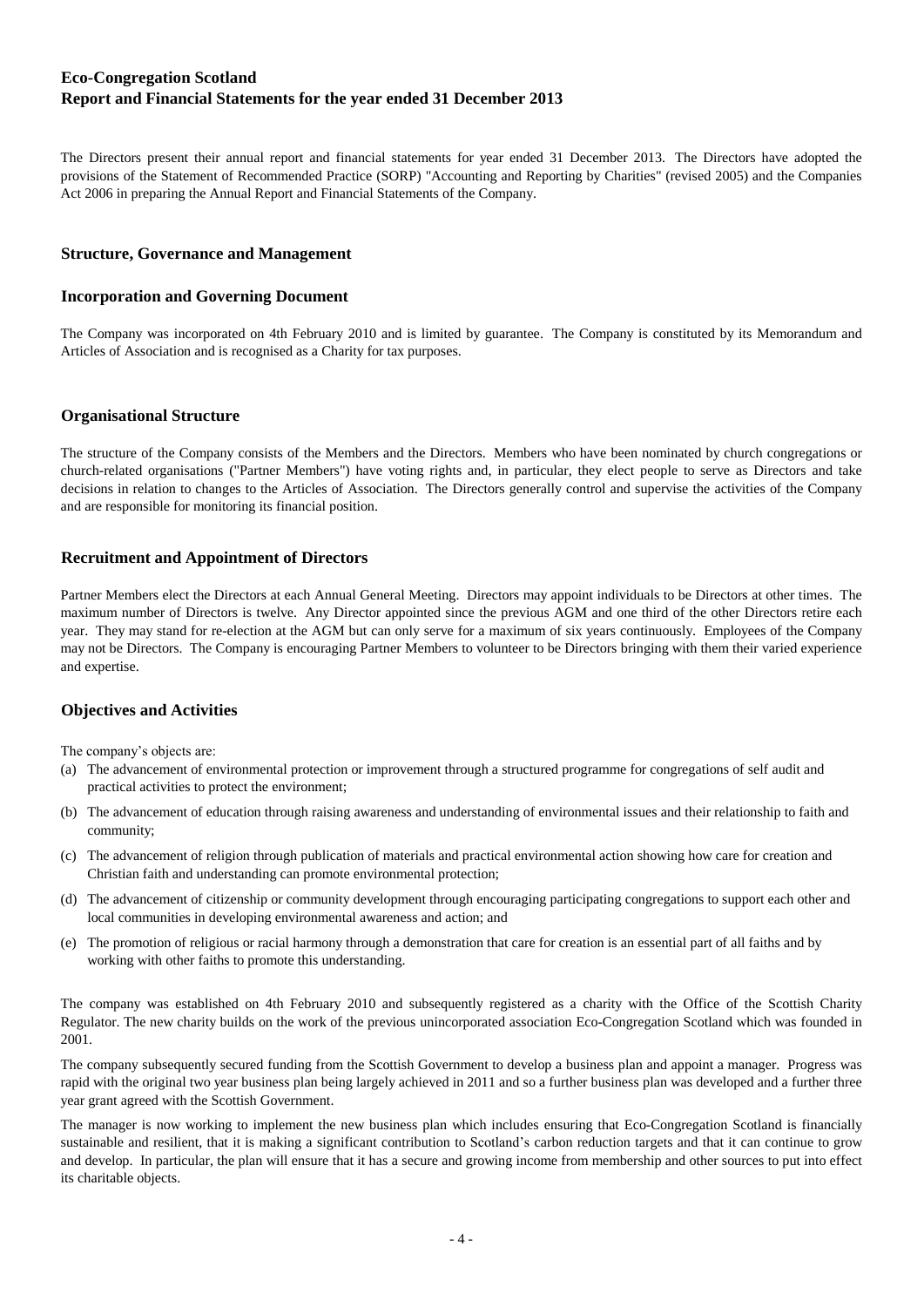# **Objectives and Activities (cont'd)**

To meet the business plan, the Company seeks to:

- **-** ensure that all participating congregations measure and seek to reduce their carbon footprints,
- **-** encourage all eco-congregations to actively participate in the Scottish Government public engagement strategy on climate change,
- **-** grow membership and the number of participating congregations to a target of 400 congregations,
- **-** grow income from church denominations and related church funds,
- **-** generate an income stream from congregations, and
- **-** establish a supporters' scheme that allows individuals, trusts and organisations to show support for the company with an appropriate fee structure that will help meet funding targets.

## **Achievements and Performance**

The sixth Eco-Congregation Scotland Annual Gathering took place in Edinburgh on 20th April 2013 where the focus was on issues relating to food. The main speakers were David Atkinson who spoke on the current food Crisis and Rev Liz Henderson who spoke about the role of food in her own congregation.

Over 100 delegates met to celebrate the work of eco-congregations in Scotland, the continuing growth of the movement and to consider how we can help people in churches change their behaviour to reduce their environmental impact. The meeting also offered the opportunity to consider the continuing challenges posed by climate change: both practical and spiritual through workshops, addresses from knowledgeable speakers and informal information sharing. This will continue to be an annual event.

Membership of the charity now stands at 111 congregations. At the 2012 AGM, members approved the introduction of a fee structure from January 2013 under which congregations pay an annual membership fee of £100, £50 or nil according to their income.

The numbers of registered eco-congregations and award holders at the beginning and end of this accounting period were as follows.

| Date                                   | 31/12/2012 31/12/2013 |     |
|----------------------------------------|-----------------------|-----|
| Number of registered eco-congregations | 286                   | 304 |
| 1st Awards                             | 100                   | 106 |
| 2 <sup>nd</sup><br>Awards              | 25                    | 28  |
| 3 <sup>rd</sup> Awards                 | 6                     |     |
| <b>Members</b>                         | 119                   | 111 |
| <b>Local Networks</b>                  | 16                    | 18  |

This represents an increase of 4% in participating congregations and 10% in award holders. During the year we awarded two additional Continuing Awards to congregations who had held the third award for three years. In order to do this we developed new award criteria. We also revised our other award criteria and processes to make them clearer.

The number of local networks of eco-congregation churches increased from 16 to 18 during the year reflecting areas where more congregations have registered or become more active. These groups meet together for support, information exchange and to work on joint projects.

Our web site (www.ecocongregationscotland.org) and social media platforms continue to be important communication channels. During the year we discontinued our separate blog and made it part of our main web site.

| <b>Year</b> |                     | 2012   | 2013   |
|-------------|---------------------|--------|--------|
|             | Web Site Page Views | 24.232 | 27,863 |
|             | Unique Visitors     | 5,368  | 7,430  |

Strategic partnerships have continued with Christian Aid and the Scottish Catholic International Aid Fund (SCIAF). Both organisations provided funding during the year and our joint work has included the writing of new materials (SCIAF) and holding a series of joint climate change road shows (Christian Aid). The charity has continued to play an active role in the Stop Climate Chaos Scotland Coalition.

In May 2013, the charity took part in the Heart and Soul event in Edinburgh that was organised by the Church of Scotland with over 8,000 attendees.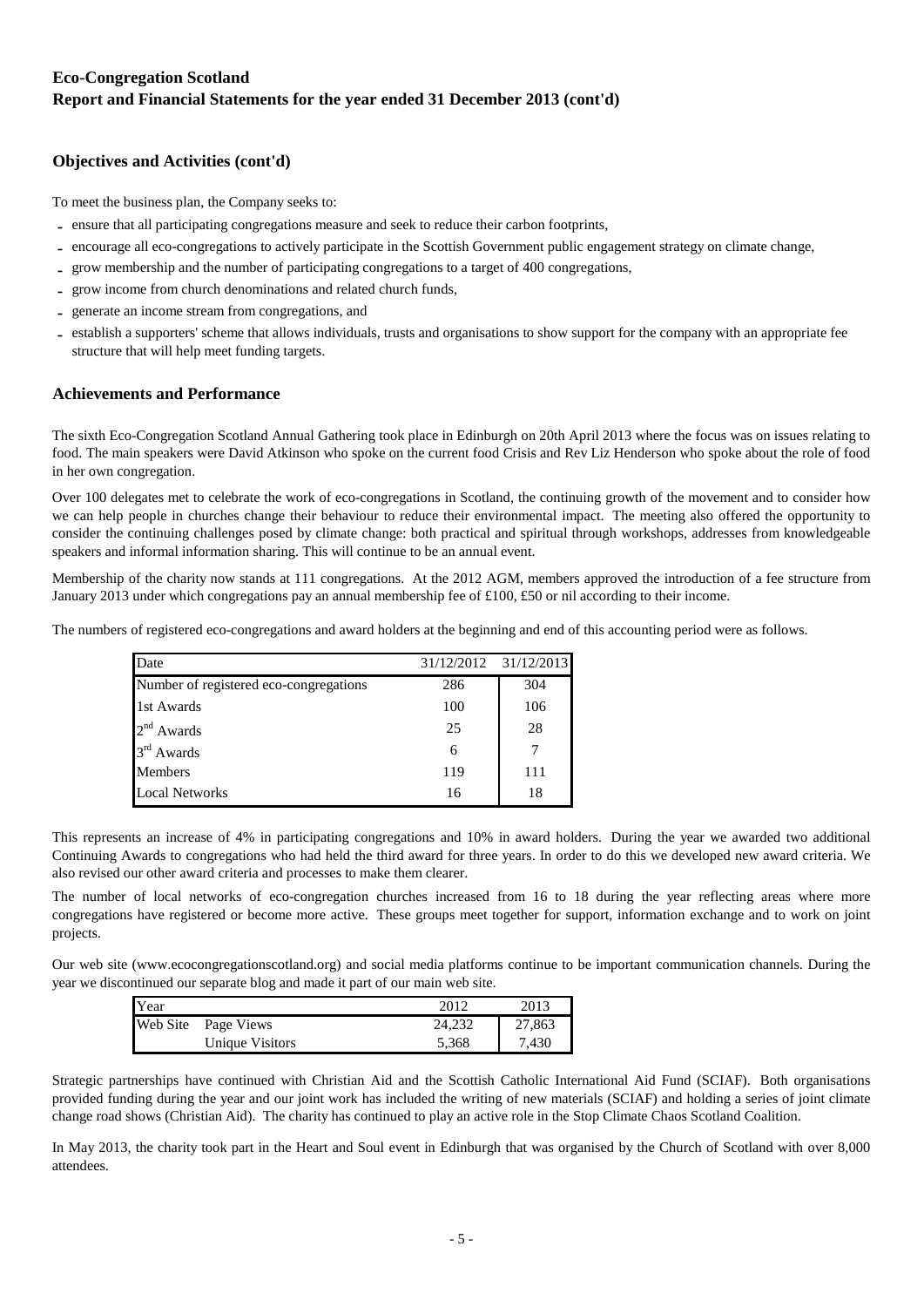# **Financial Review**

The Company's operations continue to be financially supported to a substantial degree by donations from sponsoring organisations including donated services. The latter increased significantly during 2013 following the establishment of the post of Environmental Chaplain whose employment costs are funded by the United Reformed Church and whose housing costs are mostly funded by the Church of Scotland. The Scottish Episcopal Church also provided £5,000 of funding for this post.

During 2013, the Company again benefitted from a Scottish Government grant that provides up to £50,000 per year payable over the financial years up to 2014-15.

The Company received a donation of £3,000 from Scottish Catholic International Aid Fund (2012 £3,000), a partnership organisation.

The Company also continues to benefit from the services of unpaid volunteers. The value to the Company of their time cannot be quantified but it is greatly appreciated.

# **Unrestricted Funds**

Net income in the General Fund was £15,160 (2012 £4,445) before transfers of £19,209 (2012 £71) were made to other funds which resulted in a deficit of £4,049 (2012 surplus of £4,374).

The change in net income (before transfers) mainly arose from (a) consultancy costs of £15,498 being reallocated to the Local & Network Support Fund that was established at the start of 2013 and (b) a reduction of £5,000 in donations from partnership organisations.

The increase in transfers arose from the requirement to cover the deficits arising during the 2013 in the Local & Network Fund (£7,040) and the Environmental Chaplaincy Fund (£12,169). The former amount reflected the difference between consultancy costs incurred and membership fees received.

### **Restricted Funds**

**Business Development Fund** - This fund was set up for the business development project funded by the Scottish Government up to March 2012. The only activity in this fund in 2013 was the final year's depreciation of some computer equipment and the fund is now closed.

**2012/15 Development Fund** - This fund was established on 1 April 2012 to ring fence the expenditure associated with a new Scottish Government grant of up to £50,000 per year payable over the financial years 2012-13, 2013-14 and 2014-15. Eligible expenditure in fiscal year 2013-14 is currently running very close to the maximum level of the grant and any deficit will be covered by a transfer from the General Fund.

**Module Revision Fund** - The ongoing redevelopment of modules for the use of member congregations is a key aspect of the work of the Company which is grateful to the Scottish Episcopal Church for having provided a grant specifically for that work.

**Local & Network Support Fund** - Income of £8,430 included subscriptions of £7,960 for 2013 while expenditure of £15,470 was mostly in respect of consultancy services. The deficit of £7,040 was covered by a transfer from the General Fund.

**Environmental Chaplaincy Fund** - Income comprised donated services of £21,250 (United Reformed Church) and £10,000 (Church of Scotland) and a donation of £5,000 from the Scottish Episcopal Church. Expenditure (other than that provided by donated services) consisted of £10,940 for one-off housing refurbishment costs and running costs of £6,229. The resulting deficit of £12,169 was covered by a transfer form the General Fund.

## **Reserves Policy**

Although the Company has not yet established a formal reserves policy, its cashflow requirements are kept under constant review and the Directors monitor the Company's medium and longer term funding requirements in the context of its planned activities.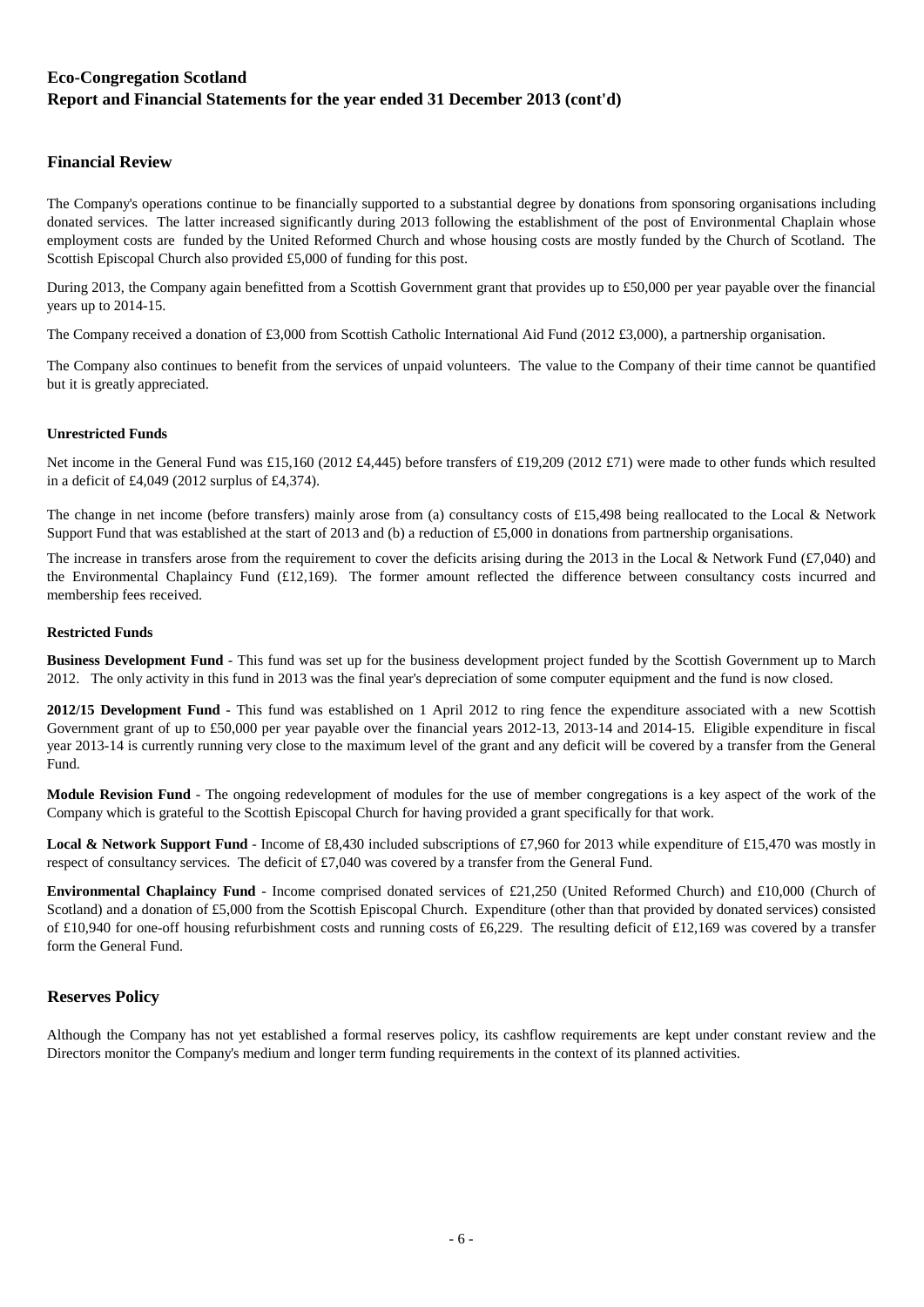# **Statement of Directors' Responsibilities**

The Directors (who are also the Trustees of the Charity) are responsible for preparing the Annual Report and the Financial Statements in accordance with applicable law and United Kingdom Accounting Standards (United Kingdom Generally Accepted Accounting Practice).

Company and charity law requires the Directors to prepare financial statements for each financial year, which give a true and fair view of the state of affairs of the charitable company and of the incoming resources and application of resources, including the income and expenditure, of the charitable company for the year. In preparing these financial statements, the Directors are required to:

- select suitable accounting policies and then apply them consistently;
- observe the methods and principles in the Charities SORP;
- make judgements and estimates that are reasonable and prudent;
- · state whether applicable UK Accounting Standards have been followed, subject to any material departures disclosed and explained in the financial statements; and
- · prepare the financial statements on the going concern basis unless it is inappropriate to presume that the charitable company will continue in operation.

The Directors are responsible for keeping proper accounting records that disclose with reasonable accuracy at any time the financial position of the charitable company and enable them to ensure that the financial statements comply with the Companies Act 2006, the Charities and Trustee Investment (Scotland) Act 2005 and the Charities Accounts (Scotland) Regulations 2006 (as amended). They are also responsible for safeguarding the assets of the charitable company and hence for taking reasonable steps for the prevention and detection of fraud and other irregularities.

The Directors are responsible for the maintenance and integrity of the corporate and financial information included on the charitable company's website. Legislation in the United Kingdom governing the preparation and dissemination of financial statements may differ from legislation in other jurisdictions.

The Directors' Report has been prepared in accordance with the special provisions of Part 15 of the Companies Act 2006 relating to small companies.

# Approval

This report was approved by the Board of Directors and Trustees on 19th February 2014 and signed on its behalf by:

**Rev Ewan Aitken** Chair

Date: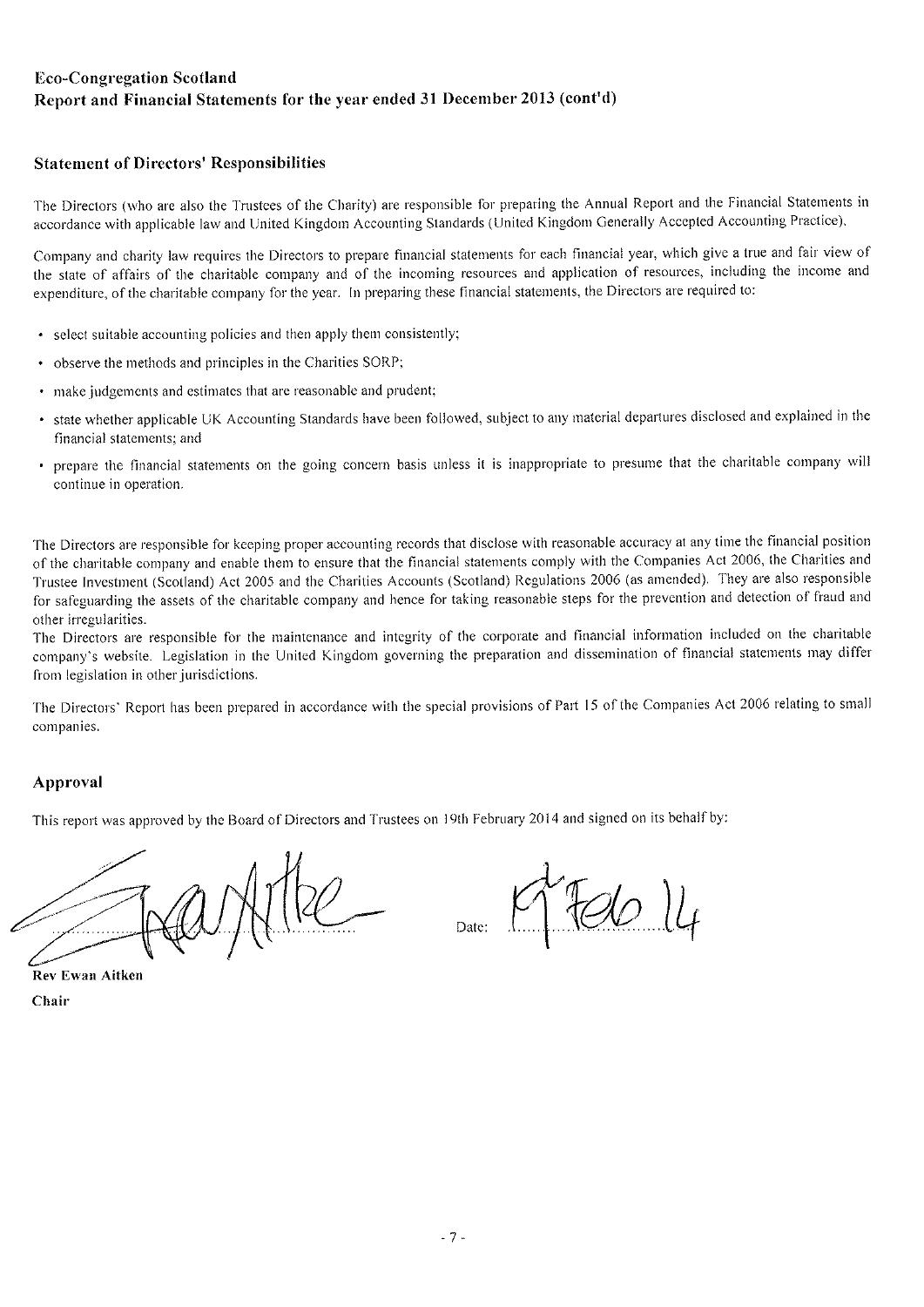# **Independent Examiner's Report to the Trustees**

I report on the accounts of the charity for the year ended 31 December 2013 which are set out on pages 9 to 16.

# Respective responsibilities of trustees and examiner

The Charity's Trustees (who are also the Directors of the Company for the purposes of company law) are responsible for the preparation of the accounts in accordance with the terms of the Charities & Trustee Investment (Scotland) Act 2005 and the Charities Accounts (Scotland) Regulations 2006 (as amended). The Charity's Trustees consider that the audit requirement of Regulation 10(1) (a) to (c) of the Accounts Regulations does not apply. It is my responsibility to examine the accounts as required under section 44(1) (c) of the Act and to state whether particular matters have come to my attention.

# Basis of independent examiner's statement

My examination was carried out in accordance with Regulation 11 of the Charities Accounts (Scotland) Regulations 2006 (as amended). An examination includes a review of the accounting records kept by the Charity and a comparison of the accounts presented with those records. It also includes consideration of any unusual items or disclosures in the accounts, and seeking explanations from you as Trustees concerning any such matters. The procedures undertaken do not provide all the evidence that would be required in an audit, and consequently I do not express an audit opinion on the view given by the accounts.

## Independent examiner's statement

In the course of my examination, no matter has come to my attention:

- 1. which gives me reasonable cause to believe that in any material respect the requirements :
	- to keep accounting records in accordance with Section 44 (1)(a) of The Charities and Trustee Investment (Scotland) Act 2005 and Regulation 4 of the 2006 Accounts Regulations; and
	- to prepare accounts which accord with the accounting records and comply with Regulation 8 of the Charities Accounts (Scotland) Regulations 2006 (as amended)

have not been met; or

to which, in my opinion, attention should be drawn in order to enable a proper understanding of the  $2.$ accounts to be reached.

Examiner:

Saral Hellis

Date:  $2\sigma/2/\sqrt{4}$ 

Sarah Hollis, CA Hollis Accounting Limited 3 Melville Crescent, Edinburgh, EH3 7HW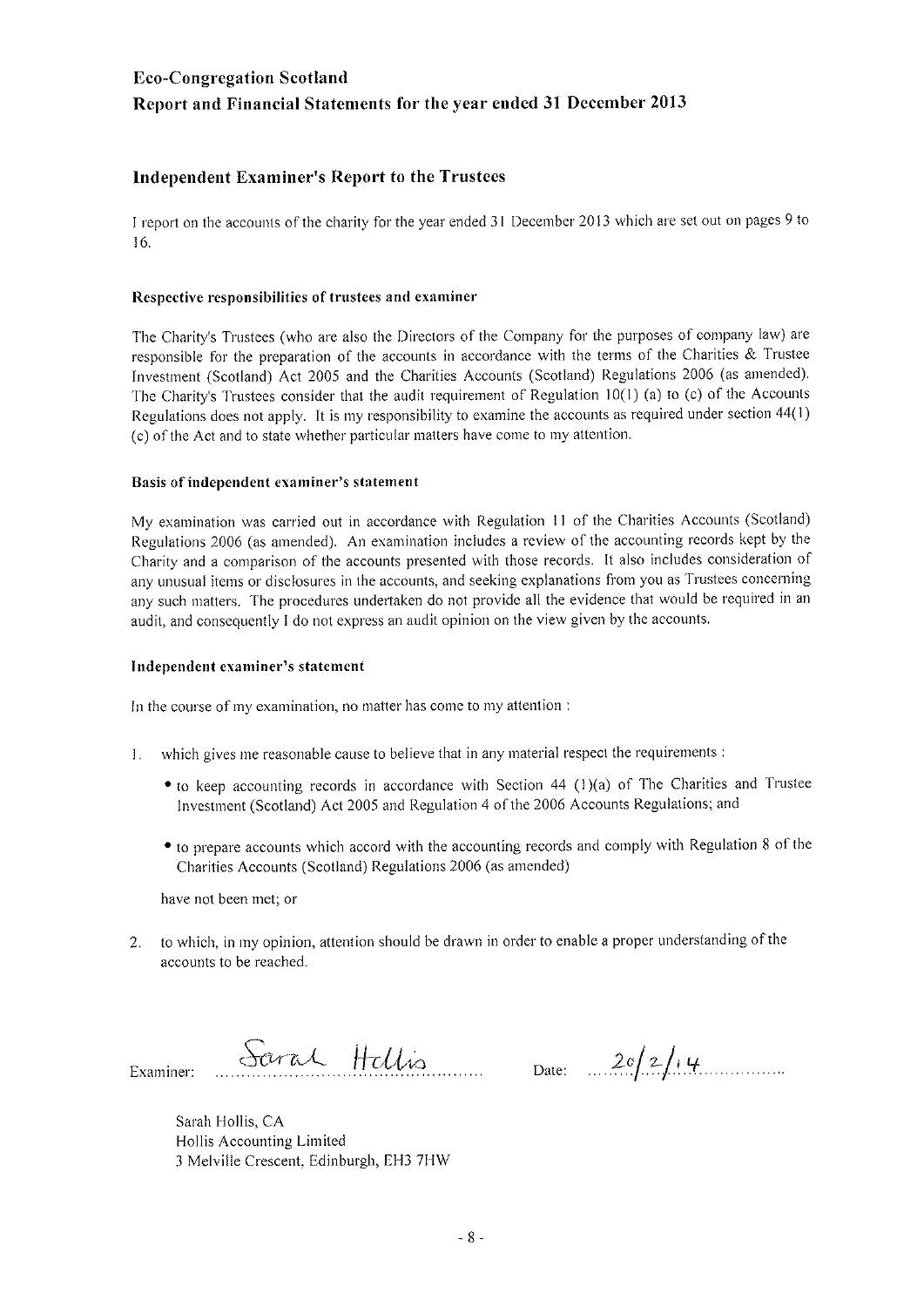| <b>Statement of Financial Activities</b>                                    |                  | Unrestricte<br><b>Funds</b><br>2013 | <b>Restricted</b><br><b>Funds</b><br>2013 | <b>Total</b><br>2013 | <b>Total</b><br>2012 |
|-----------------------------------------------------------------------------|------------------|-------------------------------------|-------------------------------------------|----------------------|----------------------|
|                                                                             |                  |                                     | £                                         | £                    | $\pmb{\mathfrak{L}}$ |
| <b>Incoming Resources</b>                                                   |                  |                                     |                                           |                      |                      |
| Incoming resources from generated funds                                     |                  |                                     |                                           |                      |                      |
| Voluntary income                                                            | 1                | 39,625                              | 95,872                                    | 135,496              | 90,565               |
| Activities for generating funds                                             | 1                |                                     |                                           |                      |                      |
| Investment income                                                           | 1                | 16                                  |                                           | 16                   | 6                    |
| Incoming resources from charitable activities                               |                  |                                     |                                           |                      |                      |
| Other incoming resources                                                    |                  |                                     |                                           |                      |                      |
| <b>Total Incoming Resources</b>                                             |                  | 39,641                              | 95,872                                    | 135,512              | 90,571               |
| <b>Resources Expended</b>                                                   |                  |                                     |                                           |                      |                      |
| <b>Costs of generating funds</b>                                            |                  |                                     |                                           |                      |                      |
| Costs of generating voluntary income                                        | 2 & 3            | 7,200                               | 49,779                                    | 56,979               | 42,870               |
| Fundraising trading costs                                                   | $\boldsymbol{2}$ |                                     |                                           |                      |                      |
| Investment management costs                                                 | 2                | 38                                  |                                           | 38                   | 38                   |
| <b>Charitable activities</b>                                                | 2 & 3            | 16,990                              | 64,676                                    | 81,666               | 43,382               |
| <b>Governance costs</b>                                                     | $\boldsymbol{2}$ | 215                                 | 1,330                                     | 1,545                | 787                  |
| Other resources expended                                                    | $\mathbf{2}$     | 37                                  |                                           | 37                   |                      |
| <b>Total Resources Expended</b>                                             |                  | 24,481                              | 115,785                                   | 140,265              | 87,077               |
| Net incoming/outgoing resources before<br>transfers                         |                  | 15,160                              | 19,913)<br>€                              | 4,753)<br>€          | 3,494                |
| <b>Transfers between funds</b>                                              | 11               | 19,209)                             | 19,209                                    |                      |                      |
| Net incoming/outgoing resources before other<br>recognised gains and losses |                  | 4,049<br>€                          | 704)<br>$\overline{(\ }$                  | $\left($<br>4,753)   | 3,494                |
| Gain/Loss on revaluation of investments                                     |                  |                                     |                                           |                      |                      |
| Net movement in funds                                                       |                  | 4,049<br>€                          | 704)<br>$\left($                          | 4,753)<br>€          | 3,494                |
| <b>Total funds brought forward</b>                                          | 11               | 11,036                              | 2,274                                     | 13,310               | 9,816                |
| <b>Total funds carried forward</b>                                          | 11               | 6,988                               | 1,570                                     | 8,558                | 13,310               |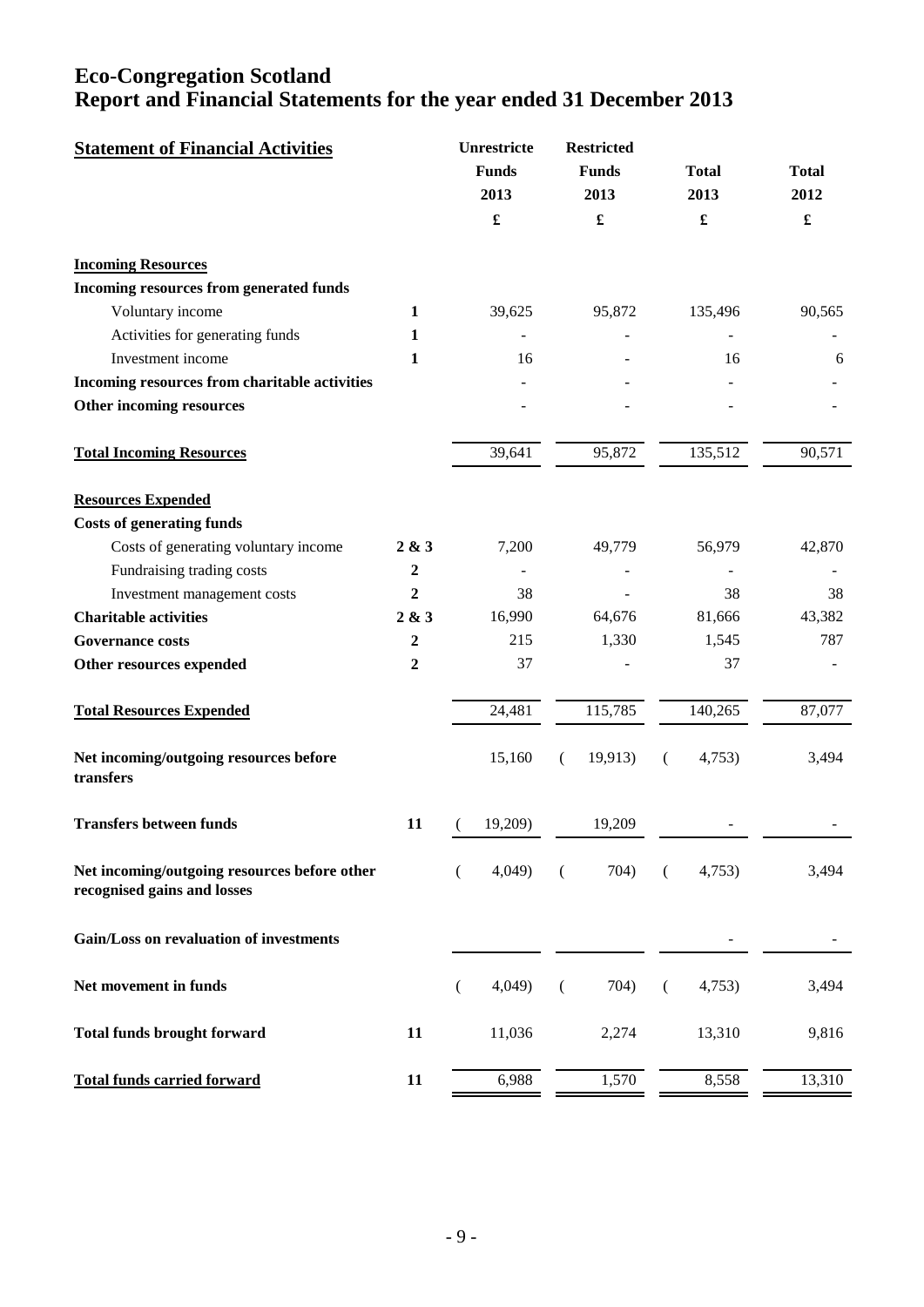# **Balance Sheet**

| At 31 December                                      |                  | 2013              |                      | 2012        |        |
|-----------------------------------------------------|------------------|-------------------|----------------------|-------------|--------|
|                                                     |                  | $\pmb{\pmb{\pm}}$ | $\pmb{\mathfrak{X}}$ | $\mathbf f$ | £      |
|                                                     | Note             |                   |                      |             |        |
| <b>Fixed Assets</b>                                 |                  |                   |                      |             |        |
| Tangible Fixed assets                               | 6                |                   |                      | 639         |        |
| Investments                                         | 7                | nil               |                      | nil         |        |
|                                                     |                  |                   |                      |             | 639    |
| <b>Current Assets</b>                               |                  |                   |                      |             |        |
| Debtors                                             | $\bf 8$          | 8,877             |                      | 14,389      |        |
| Bank and cash                                       |                  | 7,078             |                      | 4,731       |        |
|                                                     |                  | 15,955            |                      | 19,120      |        |
| <b>Creditors</b>                                    |                  |                   |                      |             |        |
| Accruals                                            | 9                | 7,397             |                      | 6,449       |        |
| Loans                                               | $\boldsymbol{9}$ |                   |                      |             |        |
|                                                     |                  | 7,397             |                      | 6,449       |        |
| <b>Net Current Assets</b>                           |                  |                   | 8,558                |             | 12,672 |
| Net Assets                                          |                  |                   | 8,558                |             | 13,310 |
|                                                     | 11               |                   |                      |             |        |
| <b>Unrestricted Funds</b>                           |                  | 6,988             |                      | 11,036      |        |
| General funds (excl designated)<br>Designated funds |                  | ù.                |                      |             |        |
|                                                     |                  |                   | 6,988                |             | 11,036 |
| <b>Restricted Funds</b>                             | 11               |                   | 1,570                |             | 2,274  |
| <b>Total Funds</b>                                  | 11               |                   | 8,558                |             | 13,310 |

For the year ended 31 December 2013 the company was entitled to exemption from audit under section 477 of the Companies Act 2006 relating to small companies and its members have not required the company to obtain an audit of its financial statements for the period in question in accordance with section 476.

The directors acknowledge their responsibilities for complying with the requirements of the Act with respect to accounting records and the preparation of accounts.

The financial statements have been prepared in accordance with the provisions applicable to companies subject to the small companies' regime.

The financial statements were approved by the Directors and authorised for issue on 19th February 2014 and signed on their behalf by:

Rev Ewan Aitken

Chair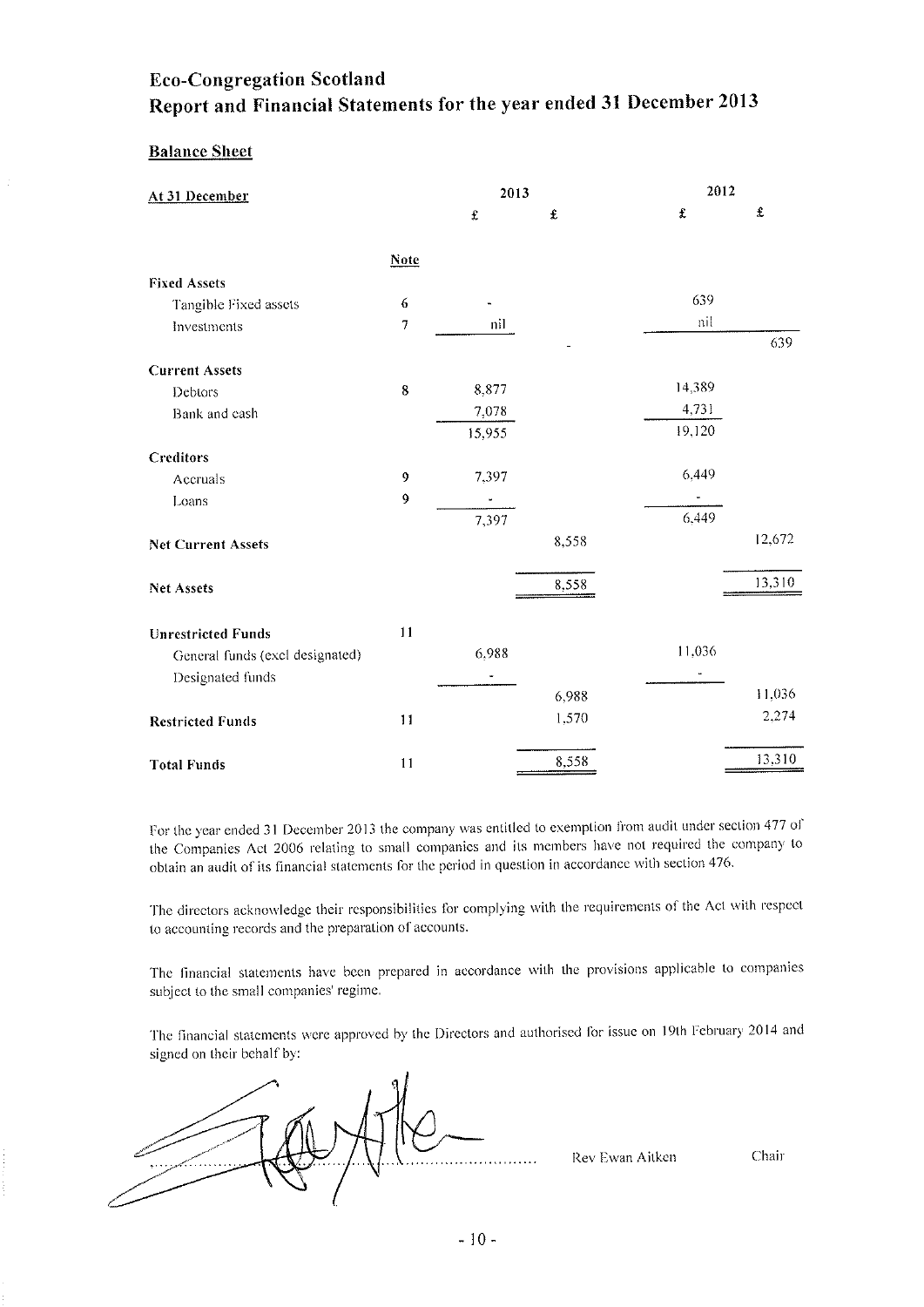### **Accounting Policies**

The principal accounting policies, which have been applied consistently in the current and preceding year in dealing with items which are considered material to the accounts, are set out below.

#### **Basis of preparation**

The accounts have been prepared in accordance with applicable accounting standards and under the historical cost convention, modified to reflect the inclusion of investments at market value, and in accordance with the Charities and Trustee Investment (Scotland) Act 2005, The Charities Accounts (Scotland) Regulations 2006 (as amended) and the Statement of Recommended Practice: Accounting and Reporting by Charities (2005).

## **Funds**

Funds are classified according to the following definitions.

Restricted funds are funds subject to specific requirements as to their use which may be declared by the donor or with their authority or created through legal processes, but still within the wider objects of the charity.

Endowment funds are funds which have been given on the condition that the original capital sum is not reduced, but the income there from is used for the purpose defined in accordance with the objects of the charity.

Unrestricted funds are expendable at the discretion of the trustees in furtherance of the objects of the charity. If parts of the unrestricted funds are earmarked at the discretion of the Directors for a particular purpose, they are designated as a separate fund. This designation has an administrative purpose only and does not legally restrict the Directors' discretion to apply the funds.

The Company has no endowment funds and no designated unrestricted funds.

#### **Incoming resources**

All donations, grants, legacies and gifts are included within incoming resources under either unrestricted or restricted funds according to the terms under which each is made and when the amount can be quantified with reasonable certainty. They are brought into the accounts at their market value to the charity. Tax recoveries for Gift Aid are recognised in the same period as the corresponding donations are received.

#### **Resources expended**

Expenditure and any interest on loans is recognised on an accruals basis as the liability is incurred.

#### **Tangible fixed assets**

Tangible fixed assets costing in excess of £1,000 (2012 £400) that have a value to the Company for greater than one year are capitalised. Depreciation is provided on a straight-line basis to write off the cost or initial value, less residual value, of tangible fixed assets over their estimated useful lives:

3 years Office equipment, fixtures & fittings

#### **Investments**

The charity has no investments other than bank deposits and hence there are no realised or unrealised gains or losses.

### **Taxation**

The Company is recognised as a charity for the purposes of applicable taxation legislation and is therefore not subject to taxation on its charitable activities. The charity is not registered for VAT and resources expended therefore include irrecoverable input VAT.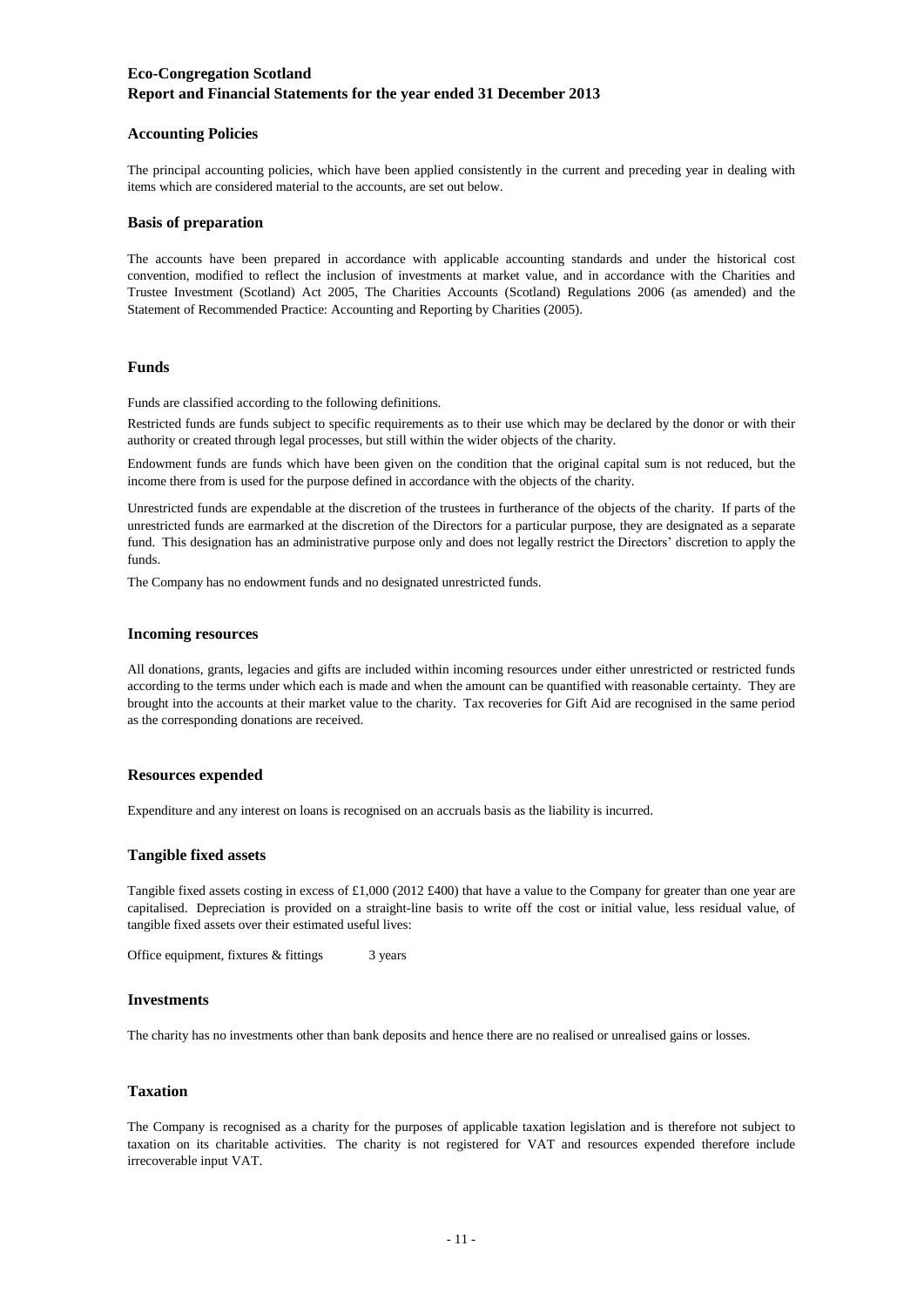|   |                                                       | <b>Unrestricted</b><br><b>Funds</b><br>2013<br>£ | <b>Restricted</b><br><b>Funds</b><br>2013<br>£ | <b>Total</b><br>2013<br>£ | <b>Total</b><br>2012<br>£ |
|---|-------------------------------------------------------|--------------------------------------------------|------------------------------------------------|---------------------------|---------------------------|
|   | 1 Incoming Resources from Generated Funds             |                                                  |                                                |                           |                           |
|   | <b>Voluntary Income</b>                               |                                                  |                                                |                           |                           |
|   | Donations from Sponsoring & Partnership Organisations | 14,000                                           | 5,000                                          | 19,000                    | 18,000                    |
|   | Grants                                                |                                                  | 51,192                                         | 51,192                    | 46,580                    |
|   | Membership Fees (from 2013)                           |                                                  | 7,960                                          | 7,960                     |                           |
|   | <b>Other Donations</b>                                | 1,412                                            | 395                                            | 1,807                     | 1,865                     |
|   | Gift Aid Tax Recovery                                 | 213                                              | 75                                             | 288                       | 120                       |
|   | Donated Services (see note 4)                         | 24,000                                           | 31,250                                         | 55,250                    | 24,000                    |
|   |                                                       | 39,625                                           | 95,872                                         | 135,496                   | 90,565                    |
|   | <b>Activities for Generating Funds</b>                |                                                  |                                                |                           |                           |
|   | Fund Raising Events                                   |                                                  |                                                |                           |                           |
|   | <b>Investment Income</b>                              |                                                  |                                                |                           |                           |
|   | <b>Bank Interest</b>                                  | 16                                               | $\overline{\phantom{a}}$                       | 16                        | 6                         |
|   | <b>Total</b>                                          | 39,641                                           | 95,872                                         | 135,512                   | 90,571                    |
| 2 | <b>Resources Expended</b>                             |                                                  |                                                |                           |                           |
|   | <b>Costs of Generating Funds</b>                      |                                                  |                                                |                           |                           |
|   | Costs of Generating Voluntary Income (note 3)         | 7,200                                            | 49,779                                         | 56,979                    | 42,870                    |
|   | <b>Fundraising Trading Costs</b>                      |                                                  |                                                |                           | L,                        |
|   | <b>Bank Charges</b>                                   | 38                                               | 49,779                                         | 38                        | 38                        |
|   |                                                       | 7,238                                            |                                                | 57,017                    | 42,908                    |
|   | <b>Charitable Activities (note 3)</b>                 | 16,990                                           | 64,676                                         | 81,666                    | 43,382                    |
|   | <b>Governance Costs</b>                               |                                                  |                                                |                           |                           |
|   | <b>Legal Fees</b>                                     |                                                  | 540                                            | 540                       |                           |
|   | <b>Board Meetings</b>                                 | 215                                              | 22                                             | 237                       | 207                       |
|   | Independent Examiner's Fee                            |                                                  | 460                                            | 460                       | 300                       |
|   | <b>OSCR</b>                                           |                                                  |                                                |                           |                           |
|   | <b>HMRC</b>                                           |                                                  |                                                |                           |                           |
|   | Companies Act Compliance                              |                                                  | 13                                             | 13                        |                           |
|   | SCVO Membership, Data Protection etc                  |                                                  | 295                                            | 295                       | 280                       |
|   | AGM & Annual Report                                   |                                                  | $\overline{\phantom{0}}$                       | $\blacksquare$            | ÷,                        |
|   |                                                       | 215                                              | 1,330                                          | 1,545                     | 787                       |
|   | <b>Other Resources Expended</b>                       | 37                                               | $\qquad \qquad \blacksquare$                   | 37                        |                           |
|   |                                                       |                                                  |                                                |                           |                           |
|   | <b>Total</b>                                          | 24,481                                           | 115,785                                        | 140,265                   | 87,077                    |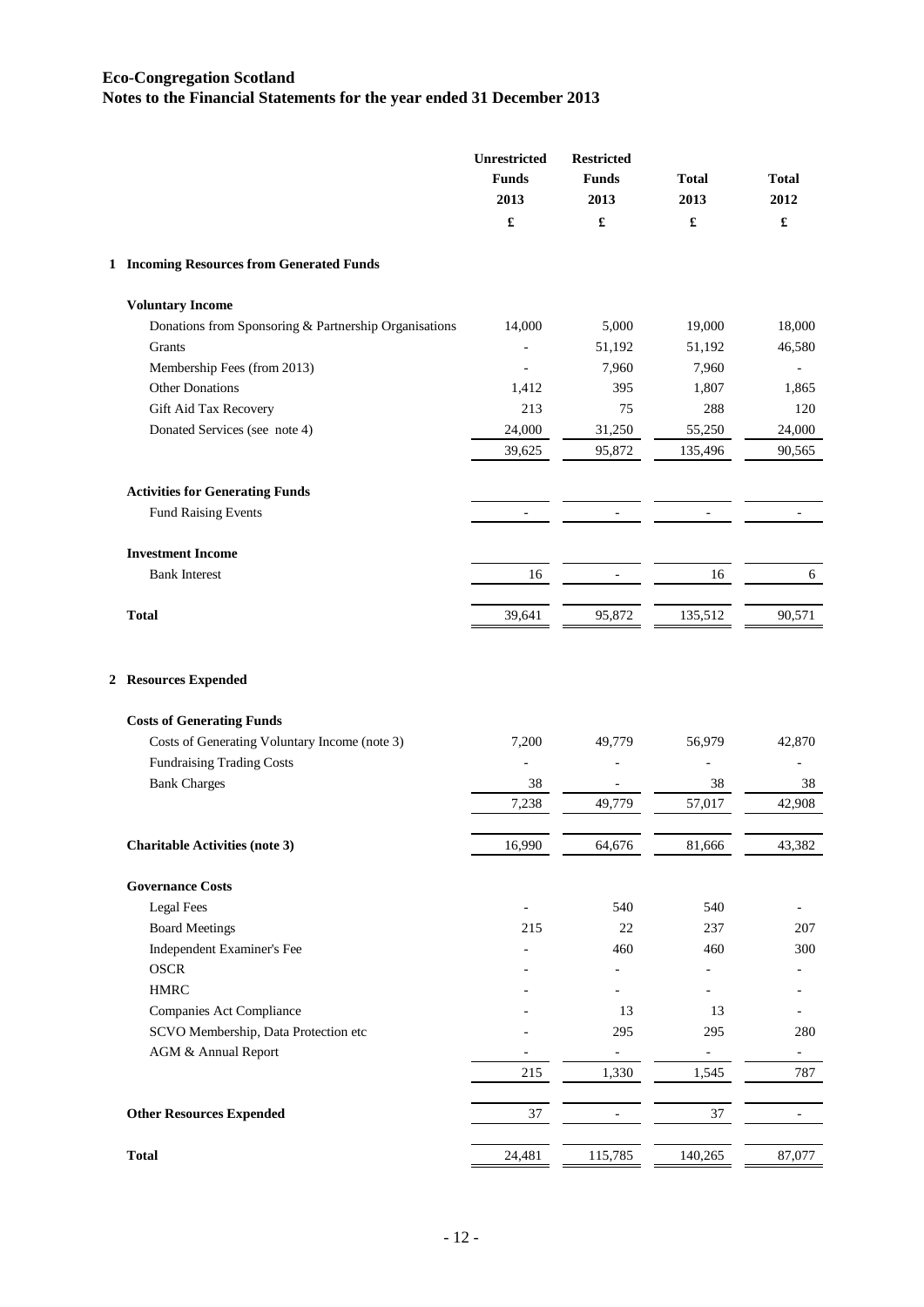|                                            | Unrestricte<br><b>Funds</b><br>2013 | <b>Restricted</b><br><b>Funds</b><br>2013 | <b>Total</b><br>2013 | <b>Total</b><br>2012 |
|--------------------------------------------|-------------------------------------|-------------------------------------------|----------------------|----------------------|
|                                            | £                                   | £                                         | £                    | $\pmb{\mathfrak{L}}$ |
| 3 Support Costs                            |                                     |                                           |                      |                      |
| <b>Administration Costs</b>                |                                     |                                           |                      |                      |
| Office Rent                                |                                     | 2,400                                     | 2,400                | 2,400                |
| Insurance                                  |                                     | 287                                       | 287                  | 287                  |
| Website                                    |                                     | 148                                       | 148                  | 85                   |
| Publicity                                  |                                     | 263                                       | 263                  | 1,114                |
| Office supplies                            |                                     | 123                                       | 123                  |                      |
| Telecomms & IT costs (chaplaincy)          |                                     | 936                                       | 936                  |                      |
| Travel, Parking & Subsistence              |                                     | 1,091                                     | 1,091                | 1,485                |
| Travel, Parking & Subsistence (chaplaincy) |                                     | 1,004                                     | 1,004                |                      |
| Event Expenses (excl AGM)                  | 40                                  | 2,299                                     | 2,339                | 1,506                |
| Awards                                     |                                     | $\qquad \qquad \blacksquare$              |                      | 1,217                |
| Conferences                                | 150                                 | 311                                       | 461                  | 203                  |
| Depreciation                               |                                     | 639                                       | 639                  | 639                  |
| Donated Services (see note 4)              | 24,000                              |                                           | 24,000               | 24,000               |
|                                            | 24,190                              | 9,499                                     | 33,689               | 32,935               |
| <b>Employment Costs</b>                    |                                     |                                           |                      |                      |
| Net Salary                                 |                                     | 22,240                                    | 22,240               | 20,776               |
| Employer NIC                               |                                     | 3,583                                     | 3,583                | 3,342                |
| <b>Employer Pension</b>                    |                                     | 3,360                                     | 3,360                | 3,155                |
| Employee NI, PAYE & Pension                |                                     | 11,364                                    | 11,364               | 10,776               |
| <b>Payroll Services</b>                    |                                     | 131                                       | 131                  | 416                  |
| Recruitment                                |                                     | 188                                       | 188                  | 21                   |
| Training                                   |                                     | ÷,                                        |                      | 900                  |
| Housing Costs (Chaplaincy)                 |                                     | 17,342                                    | 17,342               |                      |
| Donated Services (Chaplaincy)              |                                     | 21,250                                    | 21,250               |                      |
| Donated Services (Chaplaincy housing)      |                                     | 10,000                                    | 10,000               |                      |
|                                            |                                     | 89,458                                    | 89,458               | 39,386               |
| <b>Consultancy Costs</b>                   |                                     |                                           |                      |                      |
| <b>Consultancy Fees</b>                    |                                     | 13,390                                    | 13,390               | 12,188               |
| Telecomms                                  |                                     | 536                                       | 536                  | 614                  |
| Travel, Parking & Subsistence              |                                     | 1,548                                     | 1,548                | 1,126                |
| Postage                                    |                                     | 24                                        | 24                   | 3                    |
|                                            | $\bar{a}$                           | 15,498                                    | 15,498               | 13,931               |
|                                            |                                     |                                           |                      |                      |
| <b>Total</b>                               | 24,190                              | 114,455                                   | 138,645              | 86,252               |
|                                            |                                     |                                           |                      |                      |
| <b>Attribution of Support Costs</b>        |                                     |                                           |                      |                      |
| Costs of Generating Voluntary Income       | 7,200                               | 49,779                                    | 56,979               | 42,870               |
| <b>Charitable Activities</b>               | 16,990                              | 64,676                                    | 81,666               | 43,382               |
|                                            | 24,190                              | 114,455                                   | 138,645              | 86,252               |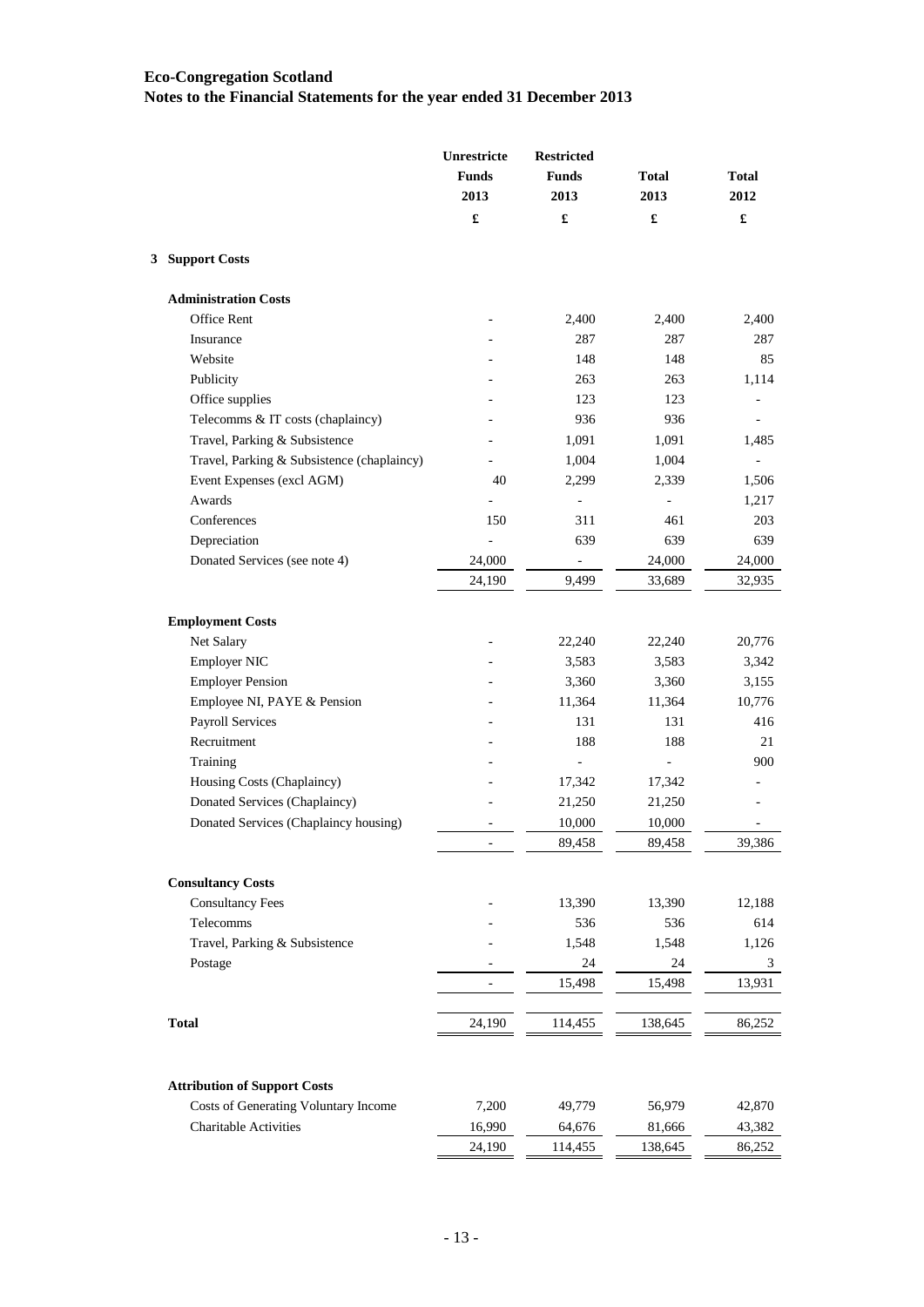| <b>4 Staff Costs and Numbers</b>         | 2013   | 2012   |
|------------------------------------------|--------|--------|
|                                          | £      | £      |
| Salaries and Wages                       | 33,604 | 31,552 |
| <b>Employer Social Security Payments</b> | 3,583  | 3,342  |
| <b>Employer Pension Contributions</b>    | 3,360  | 3,155  |
| Total staff costs                        | 40.547 | 38,049 |

A full time project manager was appointed on 13 December 2010 in order to develop the business plan. No other members of staff were employed during the period. Full time members of staff are entitled to join a defined contribution pension scheme and the company pays employer contributions if the employee makes pension contributions.

Donated Services were provided on a full-time basis by the Environmental Chaplain, an employee of The United Reformed Church. The value of these services has been assessed to be £2,500 per calendar month from 15 April 2013 onwards. The value appears in the financial statements both as income (donated services received) and as expenditure (cost of donated services).

Donated Services were provided on a part-time basis by employees of The Church of Scotland. The value of these services has been assessed to be £2,000 per calendar month from February 2010 onwards. The value appears in the financial statements both as income (donated services received) and as expenditure (cost of donated services).

#### **5 Directors' Remuneration and Related Party Transactions**

No Directors received any remuneration during the year.

The following Directors were reimbursed for travel expenses incurred during the year:- Ewan Aitken £454.01 (2012 £154.06), Alan Werritty £265.87 (2012 £27.50), Alison Boyes £56.80 (2012 £200.20), Malcolm Rooney £74.50 (2012 nil), John Butterfield £18.80 (2012 £333.80), Rosemary Hoskins £55.35 (2012 £nil) and Sheena Wurthmann £16.60 (2012 £nil). The total was £941.93 (2012 £287.18 ).

No Director or a person related to a Director had any personal interest in any contract or transaction entered into by the Company during the year.

#### **6 Tangible Fixed Assets**

The Company holds the following tangible fixed assets whose net book value reduced to zero by 31 December 2013. The depreciation policy is described in the Accounting Policies.

|                                   | Capital          |           |              |
|-----------------------------------|------------------|-----------|--------------|
|                                   | <b>Buildings</b> | Equipment | <b>Total</b> |
| Cost                              |                  |           |              |
| At 31 December 2012               |                  | 1,917     | 1,917        |
| less items then fully depreciated |                  |           |              |
| less disposals in 2013            |                  |           |              |
|                                   |                  | 1,917     | 1,917        |
| plus additions in year            |                  |           |              |
| At 31 December 2013               |                  | 1,917     | 1,917        |
| <b>Accumulated Depreciation</b>   |                  |           |              |
| At 31 December 2012               |                  | 1,278     | 1,278        |
| less items then fully depreciated |                  |           |              |
| less disposals in 2013            |                  |           |              |
|                                   |                  | 1,278     | 1,278        |
| plus charge for year (see note 3) |                  | 639       | 639          |
| At 31 December 2013               |                  | 1,917     | 1,917        |
| <b>Net Book Value</b>             |                  |           |              |
| At 31 December 2012               |                  | 639       | 639          |
| Change in year                    |                  | 639       | 639          |
| At 31 December 2013               |                  |           |              |
|                                   |                  |           |              |

#### **7 Investments**

The Company holds no investments nor has it acquired or disposed of any.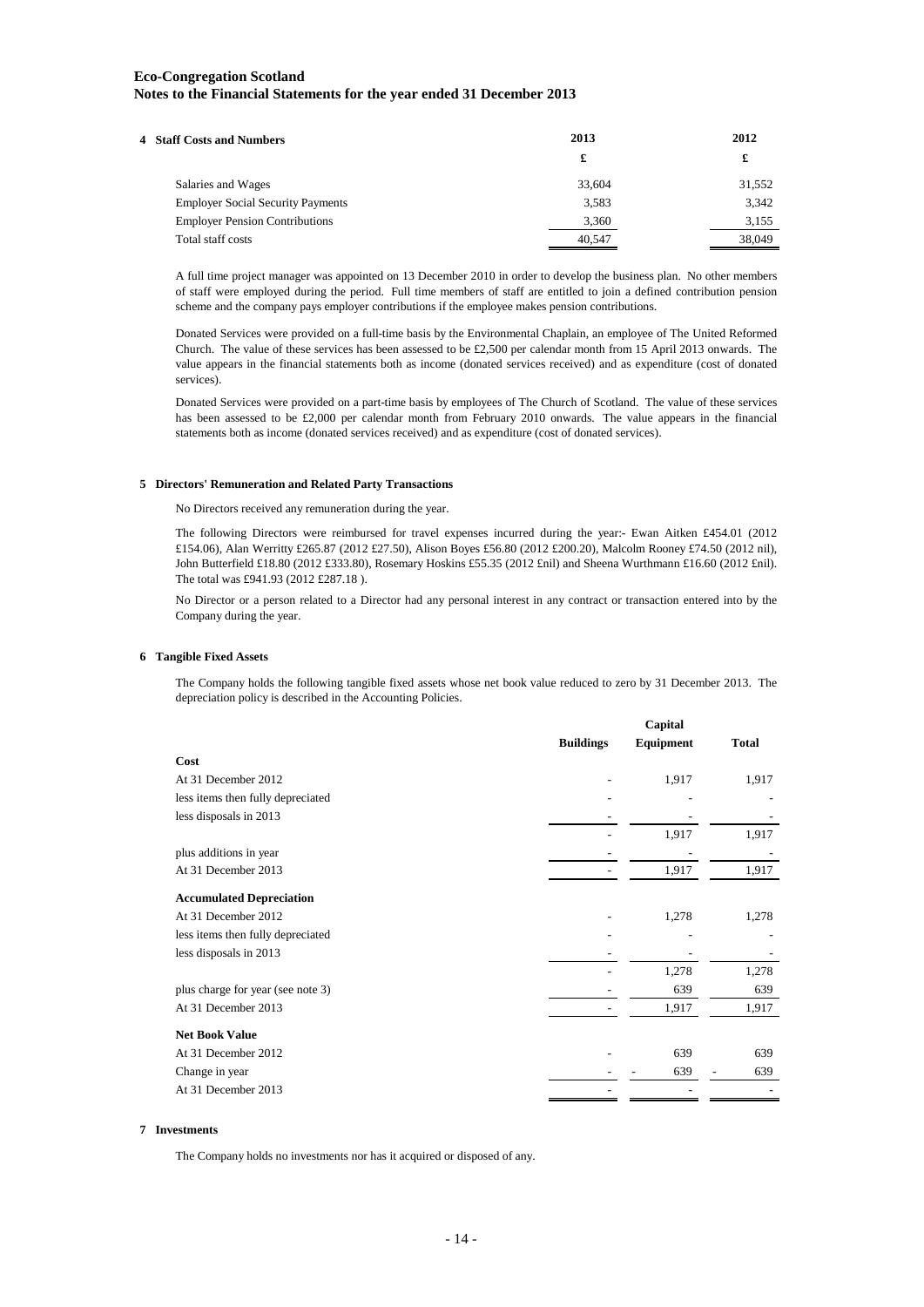| 8 Debtors                      | 2013           | 2012           |
|--------------------------------|----------------|----------------|
|                                | £              | £              |
| <b>Grants</b> Due              | 8,629          | 9,228          |
| Gift Aid Tax Refund Due        | 248            | 160            |
| Donation Due in Year           |                | 5,000          |
| Interest                       | $\overline{0}$ | $\Omega$       |
|                                | 8,877          | 14,389         |
|                                |                |                |
| 9 Creditors                    | 2013           | 2012           |
|                                | £              | £              |
| Accrued Expenditure            | 2,193          | 1,396          |
| <b>Bank Charges</b>            | 4              | $\mathfrak{D}$ |
|                                | 2,197          | 1,399          |
| Prepayments of Membership Fees | 5,200          | 5,050          |
|                                | 7,397          | 6,449          |
|                                |                |                |

## **10 Analysis of Net Assets Among Funds**

|                           | <b>Unrestricted</b> | <b>Restricted</b> | <b>Total</b> |
|---------------------------|---------------------|-------------------|--------------|
|                           | £                   | £                 | £            |
| <b>Fixed Assets</b>       |                     |                   |              |
| Investments               | nil                 | nil               |              |
| <b>Current Assets</b>     | 6,992               | 8,963             | 15,955       |
|                           | 6,992               | 8,963             | 15,955       |
| less Creditors            | 4                   | 7,393             | 7,397        |
| Net assets at 31 December | 6,988               | 1,570             | 8,558        |

## **11 Movements in Funds**

|                                       | At 1 Jan<br>2013<br>$\pmb{\mathfrak{L}}$ | <b>Incoming</b><br><b>Resources</b><br>£ | Outgoing<br><b>Resources</b><br>£ | <b>Transfers</b><br>£ | At 31 Dec<br>2013<br>£ |
|---------------------------------------|------------------------------------------|------------------------------------------|-----------------------------------|-----------------------|------------------------|
|                                       |                                          |                                          |                                   |                       |                        |
|                                       |                                          |                                          |                                   |                       |                        |
| <b>Restricted funds</b>               |                                          |                                          |                                   |                       |                        |
| 2012/15 Development Fund              |                                          | 51,192                                   | 51,192                            |                       | $\theta$               |
| <b>Business Plan Development Fund</b> | 639                                      |                                          | 639                               |                       | $\theta$               |
| <b>Environmental Chaplaincy Fund</b>  |                                          | 36,250                                   | 48,419                            | 12,169                |                        |
| Local & Network Support Fund          |                                          | 8,430                                    | 15,470                            | 7,040                 |                        |
| <b>Module Revision Fund</b>           | 1,635                                    |                                          | 65                                |                       | 1,570                  |
|                                       | 2,274                                    | 95,872                                   | 115,785                           | 19,209                | 1,570                  |
| <b>Unrestricted funds</b>             |                                          |                                          |                                   |                       |                        |
| General Fund                          | 11,036                                   | 39,641                                   | 24,481                            | 19,209)               | 6,988                  |
| Designated Funds (none)               |                                          |                                          |                                   |                       |                        |
|                                       | 11,036                                   | 39,641                                   | 24,481                            | 19,209)               | 6,988                  |
| <b>Total funds</b>                    | 13,310                                   | 135,512                                  | 140,265                           |                       | 8,558                  |